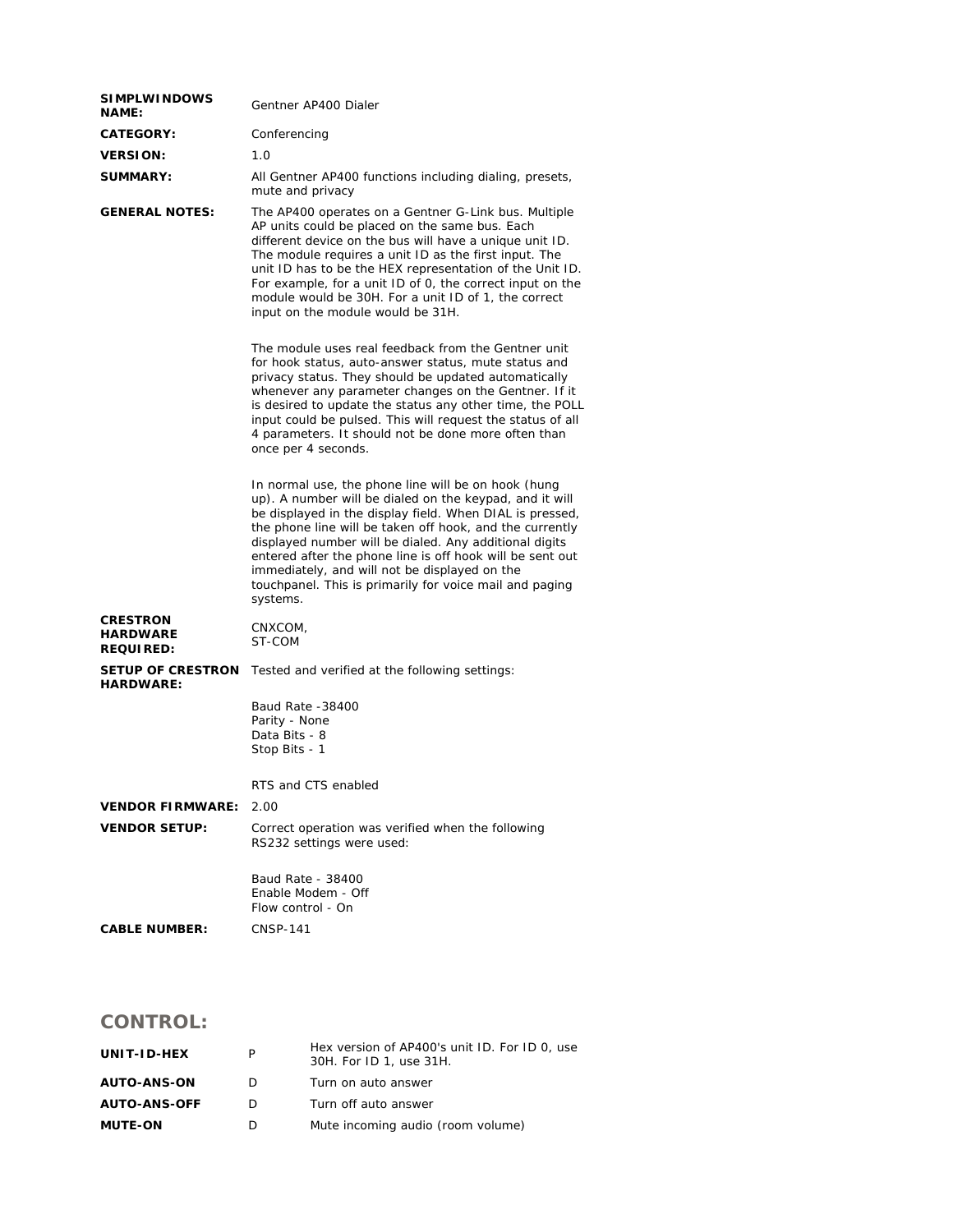| <b>MUTE-OFF</b>                      | D | Unmute incoming audio (room volume)                                                                                                                                                                                                       |
|--------------------------------------|---|-------------------------------------------------------------------------------------------------------------------------------------------------------------------------------------------------------------------------------------------|
| <b>PRIVACY-ON</b>                    | D | Mute outgoing audio                                                                                                                                                                                                                       |
| <b>PRIVACY-OFF</b>                   | D | Unmute outgoing audio                                                                                                                                                                                                                     |
| <b>ON-HOOK</b>                       | D | Place phone line on hook (hang up)                                                                                                                                                                                                        |
| <b>OFF-HOOK</b>                      | D | Take phone line off hook (pickup)                                                                                                                                                                                                         |
| <b>FLASH</b>                         | D | Momentary interruption to phone line<br>connection                                                                                                                                                                                        |
| <b>NULL-PHONE-LINE</b>               | D | Sends a short noise burst down the phone line<br>and forces the AP-400 to adapt                                                                                                                                                           |
| <b>KEYPAD-0-9, <math>*</math>, #</b> | D | Allow the entry of standard touch tone digits                                                                                                                                                                                             |
| <b>KEYPAD A-D</b>                    | D | Allow the entry of additional touch tone digits                                                                                                                                                                                           |
| <b>KEYPAD-PAUSE</b>                  | D | Insert a pause in the phone number to be.<br>dialed. This will be represented as a,                                                                                                                                                       |
| <b>KEYPAD-CLEAR</b>                  | D | Clear the phone number currently displayed                                                                                                                                                                                                |
| <b>KEYPAD-BACKSPACE</b>              | D | Backspace one digit                                                                                                                                                                                                                       |
| <b>DIAL</b>                          | D | Dial the phone number currently displayed                                                                                                                                                                                                 |
| PRESET-1-10                          | D | Store/recall up to 10 speed dial preset<br>numbers. If a preset is pressed while PRESET-<br>STORE-FB is low, the preset number will be<br>recalled. If pressed while PRESET-STORE-FB is<br>high, the number displayed will be stored into |
|                                      |   | the preset                                                                                                                                                                                                                                |
| <b>PRESET-STORE</b>                  | D | To store a preset, enter the number on the<br>keypad, press PRESET-STORE, and then press<br>the preset number.                                                                                                                            |
| <b>POLL</b>                          | D | Used if it is desired to update the state of the<br>Crestron to match the AP400. Updates should<br>happen automatically, so this can usually be<br>defined as 0                                                                           |
| <b>LENGTH</b>                        | P | The maximum length of the phone number to<br>be dialed                                                                                                                                                                                    |

## **FEEDBACK:**

| <b>PHONE-NUMBERS</b>   | S | Serial data string containing the phone<br>number entered. Should be routed to a touch<br>panel serial field |
|------------------------|---|--------------------------------------------------------------------------------------------------------------|
| <b>AUTO-ANS-ON-FB</b>  | D | Real feedback indicating that auto answer is<br>active                                                       |
| <b>AUTO-ANS-OFF-FB</b> | D | Real feedback indicating that auto answer is<br>off                                                          |
| <b>MUTE-ON-FB</b>      | D | Real feedback indicating that mute is on                                                                     |
| <b>MUTE-OFF-FB</b>     | D | Real feedback indicating that mute is off                                                                    |
| <b>PRIVACY-ON-FB</b>   | D | Real feedback indicating that privacy is on                                                                  |
| PRIVACY-OFF-FB         | D | Real feedback indicating that privacy is off                                                                 |
| <b>ON-HOOK-FB</b>      | D | Real feedback indicating that the phone line is<br>on hook (hung up)                                         |
| OFF-HOOK-FB            | D | Real feedback indicating that the phone line is<br>off hook                                                  |
| PRESET-1-10-FB         | D | Indicates which preset was last chosen                                                                       |
| <b>PRESET-STORE-FB</b> | D | Indicates that store mode is active. Will time<br>out after 5 seconds if a preset isn't pressed<br>first     |
| <b>RING</b>            | D | One second pulse whenever a ring is detected<br>on the phone line                                            |
|                        |   |                                                                                                              |

Serial data string to be routed to a CNXCOM,

 $\mathcal{L}^{\text{max}}_{\text{max}}$  and  $\mathcal{L}^{\text{max}}_{\text{max}}$